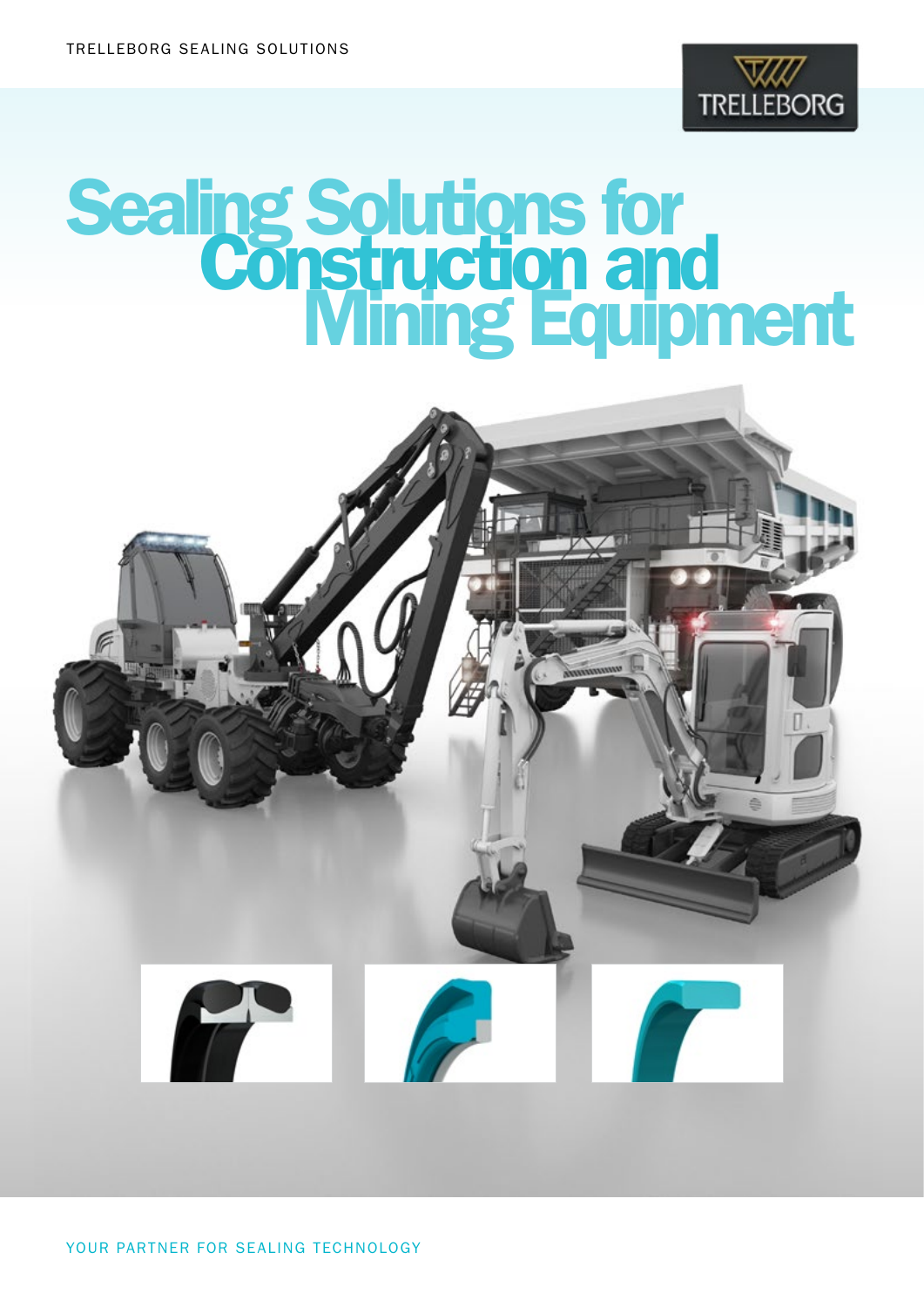# **Your Partner for<br>Caing Technology**

### WORKING HARD IN EXTREMELY DEMANDING ENVIRONMENTS

Off-highway vehicles and equipment need to perform in extremely harsh conditions, such as construction sites, mines and forests. They require the most robust and durable solutions to provide long-lasting, high-performance sealing.

Importantly, sealing configurations must keep harsh external media out of sensitive hydraulic components, while standing up to system greases and fuels, thus ensuring zero leakage. This prevents environmental contamination and maximizes sustainability.

Trelleborg Sealing Solutions offers a wide range of sealing and bearing systems to meet these needs.

### Extended sealing life

### Stand up to harsh conditions

**High** performance, environmentally friendly solutions

### SELECTED TOOLS FOR DESIGN ENGINEERS



### Further Information

To find our complete range of tools and apps for engineers, visit www.trelleborg.com/seals or scan the QR code.



Technical Library Technical articles, whitepapers and webinars can be found in the Technical Library at www.trelleborg.com/seals.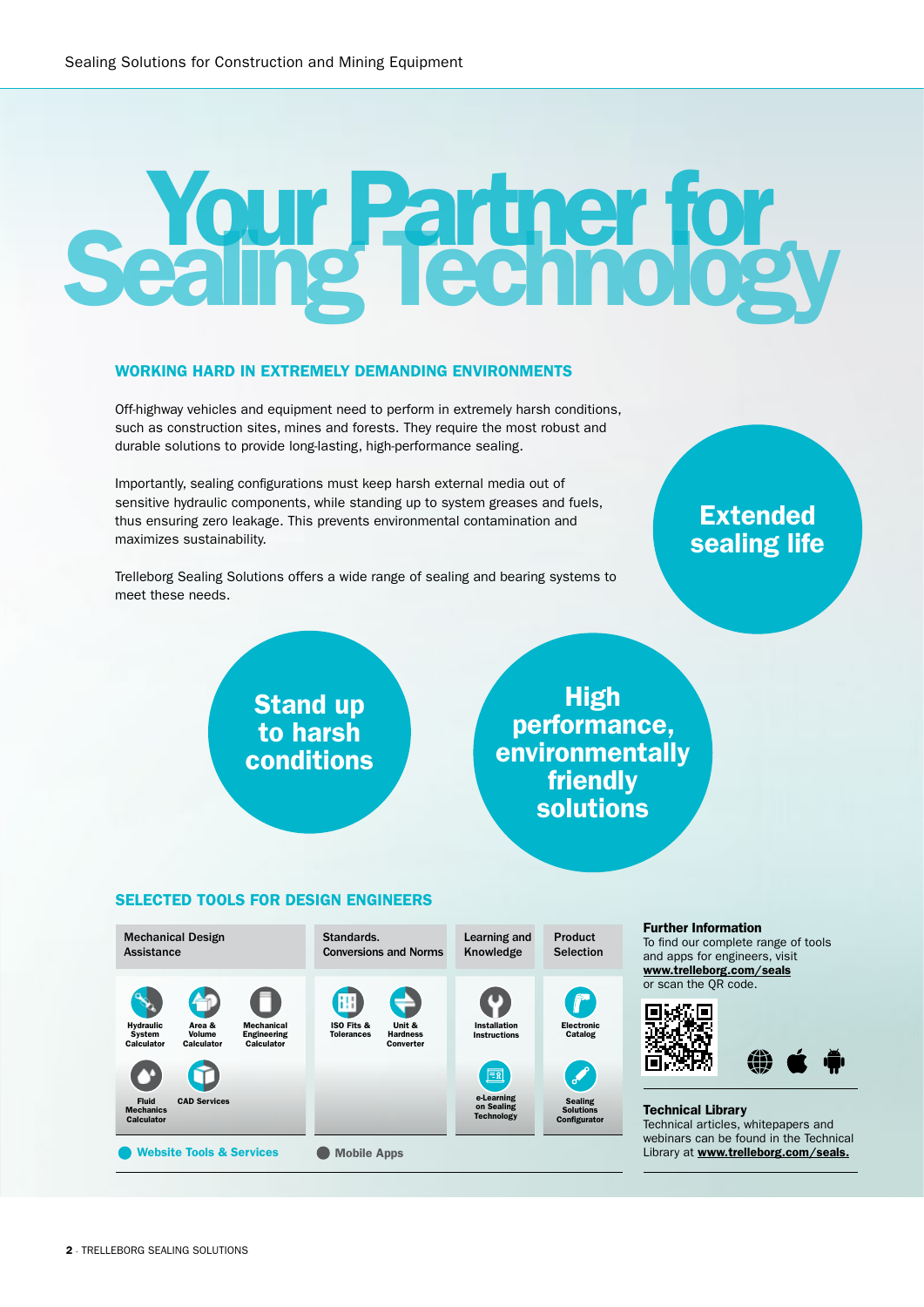ENGINEERING

– FEA modeling – Prototyping

– State-of-the-art CAD tools – Experienced designers

– Custom-made solutions

– On-site support at customer facilities – Dedicated project management

## Ungvaled Services

Trelleborg Sealing Solutions contributes more benefits than a simple seal supplier. Our experts partner with customers across the globe to help them achieve their goals, whether starting from a "black box" specification, aiding testing and qualification to get product to market, or developing solutions to enhance manufacturing and supply chain processes.



### **ServicePLUS**

- Services to support every step
- of your value chain:
- Optimize product & application performance
- Maximize production throughput – Enhance supply chain processes
- Boost customer care

### **TESTING** – Nine research and

- development centers globally
- World class material & product testing equipment
- Analytical laboratories

### PROJECT MANAGEMENT & QUALIFICATION

- Comprehensive project management
- From development to serial production and product introduction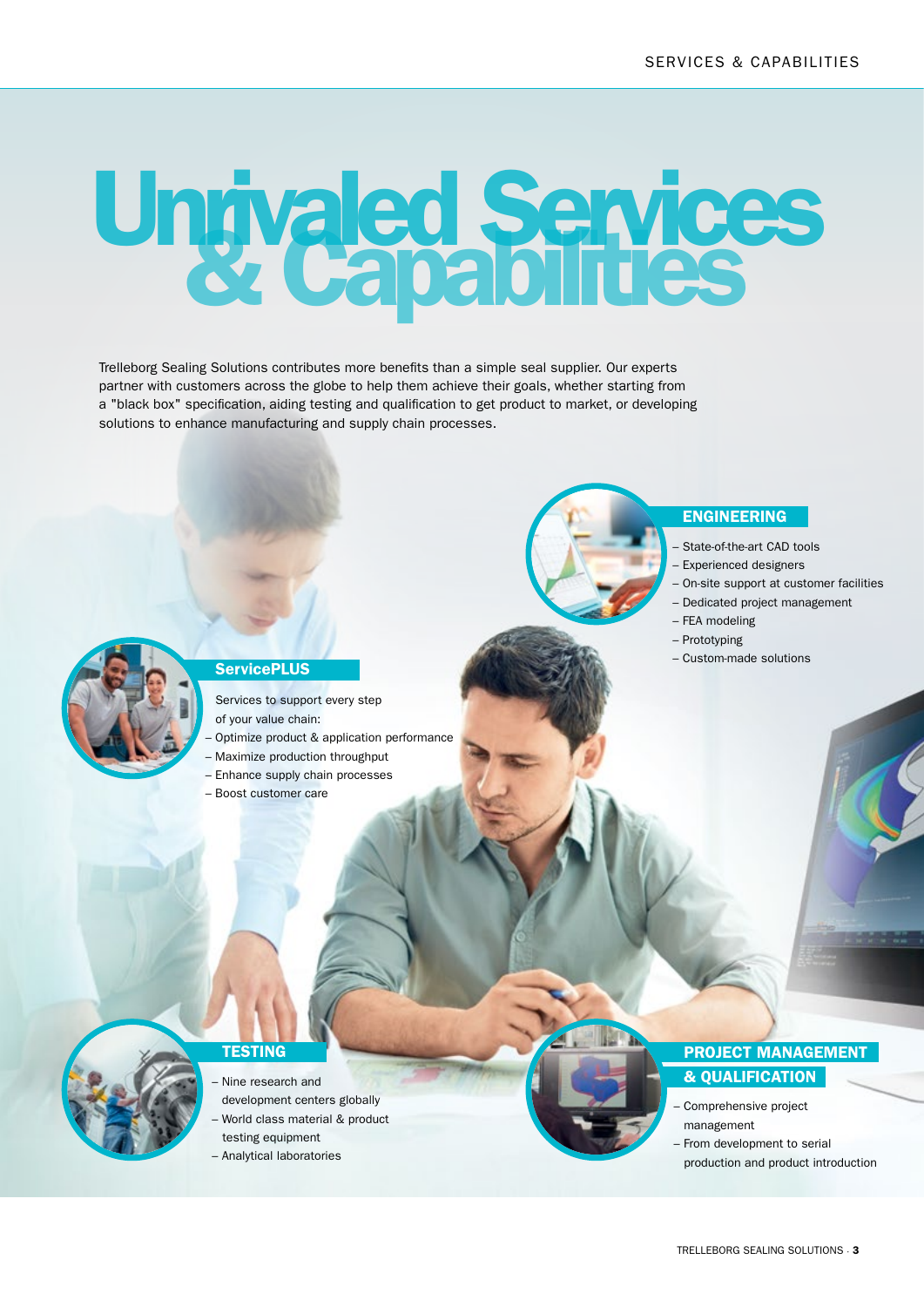### Sealing Solutions for<br>Mini Excavators

### SEALING FROM MINI TO GIANT VEHICLES

Excavators of all sizes work in tough environments, such as mines or urban construction sites, where dirt, dust and harsh media are constant factors.

Sealing solutions need to be extremely robust to withstand some of the harshest of operating conditions, keeping external media out and lubricants in, as well as ensuring the best machine performance.



Scan the QR code to see our full portfolio of products and solutions for construction and mining equipment.



### Zurcon® Glydring® D in Z13

Lubrication grooves in Zurcon® Glydring® D create a closed reservoir, reducing friction. Its D-shaped profile and two step sealing prevent blow by and extrusion. Zurcon® Z13 polyurethane material has excellent mechanical and elastic properties, and is compatible with hydraulic, mineral, synthetic and waterbased fluids.

### CYLINDERS & ACTUATORS

Within hydraulic and pneumatic systems, cylinders and actuators play a critical part in excavator operations. For these to function effectively, seals within the systems must help achieve maximum performance over a long operating cycle without leakage.

Typical Applications: Boom, stick and bucket cylinders



### Cassette Seal

Trelleborg Cassette Seals incorporate opposing spring energized lips and a stacked design to reduce friction and wear, extending seal life while improving contaminant exclusion and static sealing ability.

### DRIVE SYSTEM

An excavator's drive system performs a vital function, transferring power from the engine to the final drive, which supplies torque to the equipment's tracks or wheels. The drive system can have a variety of configurations and sealing solutions are designed to meet the requirements of each application to keep the excavator operating efficiently. Heavy-duty rotary seals keep oil and grease within the system, while static seals and custom-molded parts prevent ingress of dirt and debris.

Typical Applications: Engines, emission controls, fuel systems, fan drives, front and rear axles, final drives, idlers, hydrostatic drives, clutches, gearboxes, transmissions, swivel joints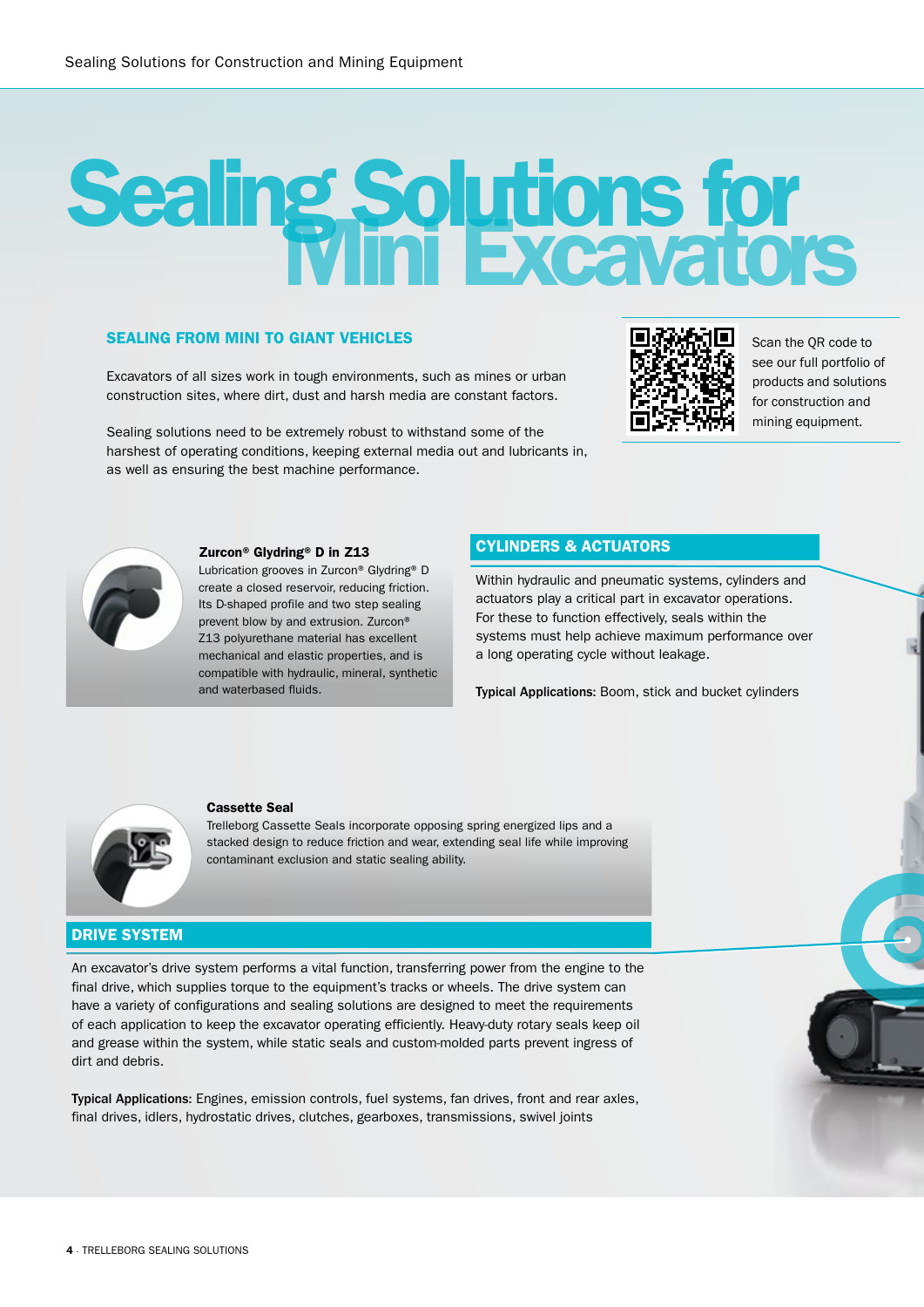

### Dualseal

Dualseal in Zurcon® polyurethane or elastomeric materials resists twisting and gives stability at pulsating pressures, reducing contamination risk.

### VALVES & PUMPS

In hydraulic systems, valves direct and control flow generated by pumps. The resulting force operates the hydraulic components within the excavator itself, as well as any on attachments. To maximize efficiency for the operator, seals extend valve and pump service life by enabling them to run precisely by excluding external media.

Typical Applications: Directional control valves, Pneumatic valves, cartridge valves, control valves, piston pumps



### Scaper DA24

The Zurcon® Scraper DA24 is a double-acting polyurethane scraper for severe operating conditions and heavy dirt attack.

### IMPLEMENTS & ATTACHMENTS

The implements and attachments on excavators enable them to perform a wide range of functions, from digging and earth moving to breaking rocks, compacting ground material and demolishing buildings. Static seals are vital in keeping dirt and contamination out of the system. Linear and rotary seals allow for the smooth operation of the hydraulic equipment while preventing leakage into the environment.

Typical Applications: Blade and swing cylinders, demolition equipment, hydraulic hammer and other attachments

### TRACKS & TIRES

Trelleborg Wheel Systems is a leading supplier of tracks, tires and wheels for construction & mining equipment.

**TELEVISION** 

Scan the QR Code to find out more or visit [www.trelleborg.com/wheels](http://www.trelleborg.com/wheels)

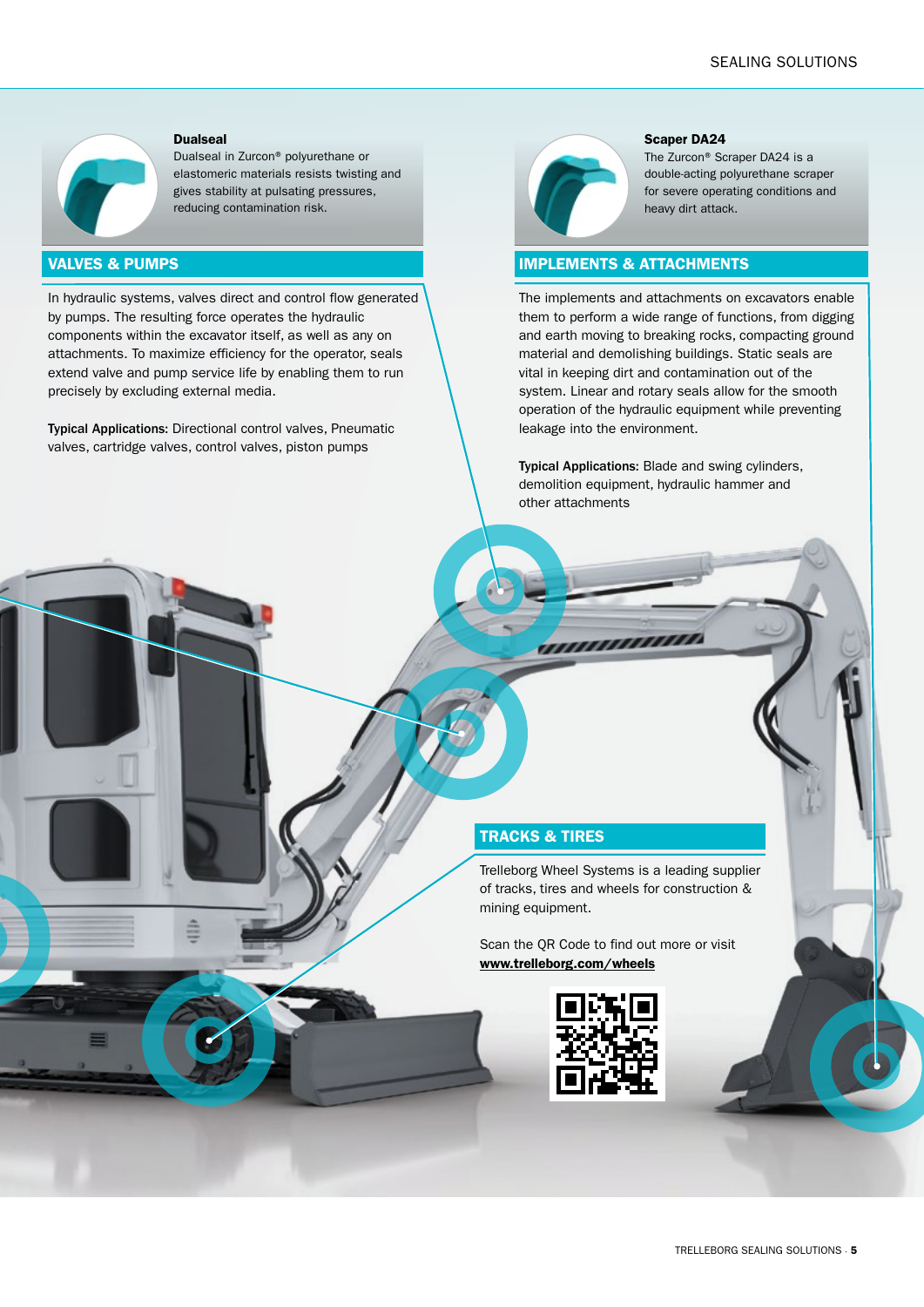### LEADING TECHNOLOGY

Continuing to innovate in sealing of hydraulics, Trelleborg Sealing Solutions optimizes system performance.

### Lubrication Management Lubrication Management LUBRICATION MANAGEMENT TECHNOLOGY

Effective sealing in demanding hydraulic applications requires seals conditions of all single sealing elements within a sealing system. and lubricants to work together. Trelleborg's Lubrication Management technology transforms hydraulic sealing by adjusting lubrication



### COUNTER SURFACES

Surface competence ensures that the performance requirements for hydraulic applications are met.

Having devoted a high level of R&D into the analysis of surfaces, counter surfaces and lubrication, we can advise on the optimum surface coatings and finishes.

### MATERIAL & DESIGN COMPETENCE

As a pioneer in the development of specialist seals for fluid power applications, the Trelleborg Sealing Solutions range includes many innovative and unique sealing elements specifically engineered for fluid power systems.

Encompassing advanced principles such as back-pumping and Lubrication Management, we work in collaboration with our customers to develop sealing configurations that exceed performance requirements.

### CENTRAL TIRE INFLATION SYSTEM

The Turcon® Roto L seal is engineered to extend the lifetime of Central Tire Inflation Systems by lowering friction. Uniquely, it only seals when sealing is required. This reduces friction to lower fuel consumption and thereby conserves energy. As seal wear only occurs when pressure is activated, seal lifetime is four times longer than a standard seal.







### Turcon<sup>®</sup> Roto L without pressure

After pressure is relieved, the jacket of the seal, acting like a spring, brings the sealing lip back to its original position.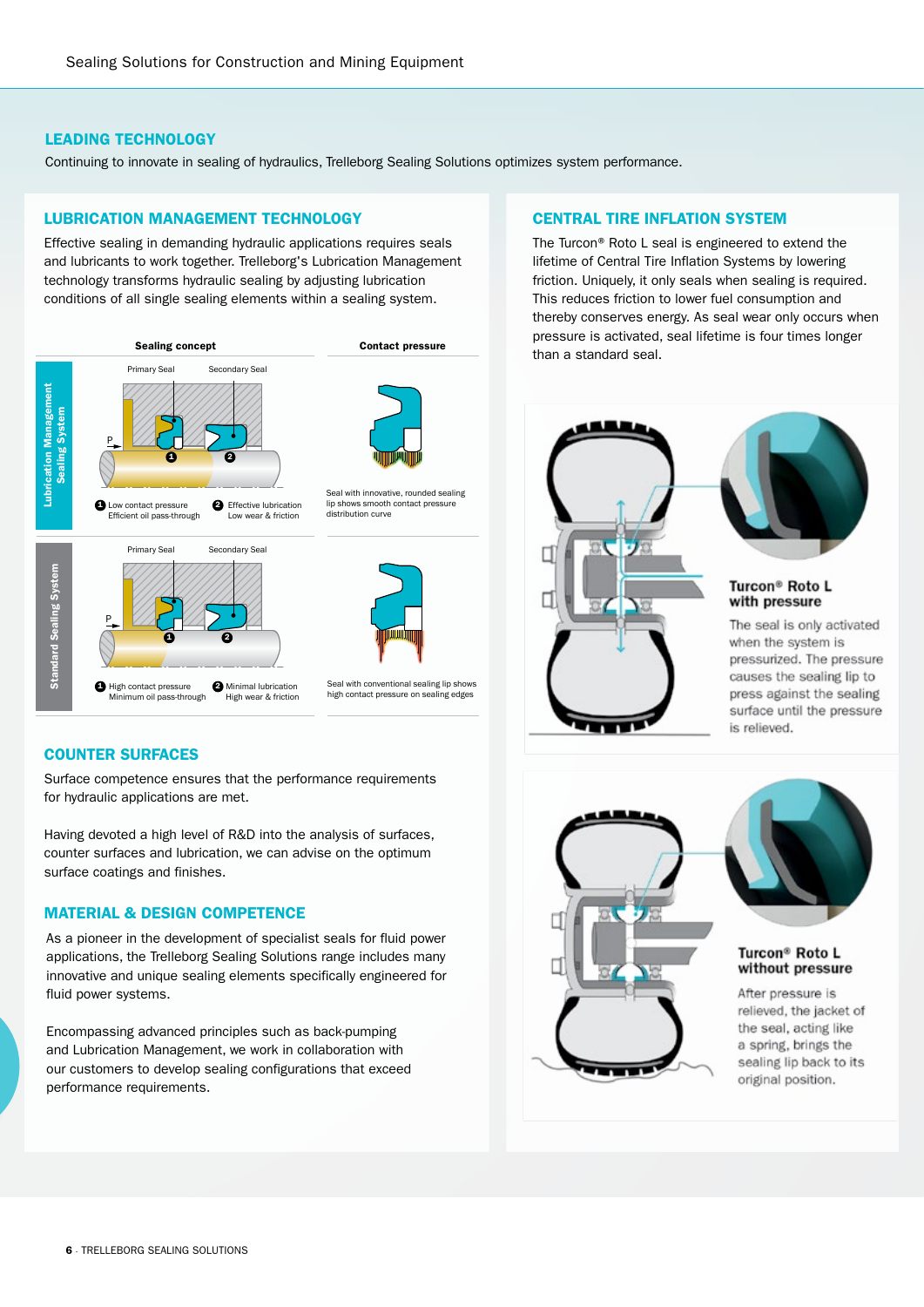### MATERIALS

Trelleborg Sealing Solutions has developed an industry-leading group of materials within each material type. We work with construction and mining equipment manufacturers to help specify the compound that best suits their needs.

### ADVANCED ELASTOMER MATERIALS

### NBR (Nitrile Butadiene Rubber)

Primarily used with mineral-based oils and greases and in general has good mechanical characteristics. Operating temperatures: -30 °C to +100 °C / -22° F to +212 °F

### HNBR (Hydrogenated Nitrile Butadiene Rubber)

Often used in high-temperature applications due to its excellent abrasion resistance and good mechanical properties. Operating temperatures: -30 °C to +140 °C / -22 °F to +284 °F

### FKM (Fluorocarbon Rubber)

Exhibits very good resistance to fuel, oil and aggressive media, as well as excellent resistance to ozone, weathering and aging. Dependent on structure, fluorine content and curing system, FKM materials differ in chemical resistance and cold-flexibility. Operating temperatures: -20 °C to +200 °C / -4 °F to +392 °F, for short periods up to +230 °C /+446 °F

### TURCON® – Outstanding Friction Characteristics

Proprietary Polytetrafluoroethylene (PTFE) based materials provide low friction with minimized wear in dynamic and highspeed applications. Compatible to virtually all media, even at elevated temperatures, and resistant to aging. Operating temperatures: -196 °C to +260 °C / -320 °F to +500 °F

### Recommended material: Turcon® M12

### ZURCON® – Exceptional Wear Resistance

Thermoplastic-based materials with outstanding friction characteristics, making them ideal for reciprocating, very slow rotating and oscillating situations where high wear resistance is required.

Operating temperatures: -60 °C to +260 °C / -76 °F to +500°F Recommended material: Zurcon® Z13 and Zurcon® Z20

### ORKOT® – Advanced Composite Polymers

Unique thermoset composite bearing material ensures optimum performance.

Operating temperatures: -150 °C to +130 °C / -238 °F to +266 °F Recommended material: Orkot® C380

### HIMOD® – Economical Solution for Medium Loads

Provides an economical solution for applications with medium transverse loads, while giving good wear and compression properties.

Operating temperatures: -40 °C to +130 °C / -40 °F to +266 °F Recommended materials: HM061 and HM062

### TURCITE® – Stick-slip Free Operation

Has outstanding friction behavior and good load capacity with stick-slip free operation.

Operating temperatures: -60 °C to +200 °C / -75 °F to +390 °F Recommended materials: Turcite® M12, T47, T51

### SEALS FOR A FULL RANGE OF CONSTRUCTION AND MINING EQUIPMENT:

- Bulldozers
- Backhoes
- Loaders
- Articuluated Haulers
- Off-Highway Trucks
- Forestry Forwarders